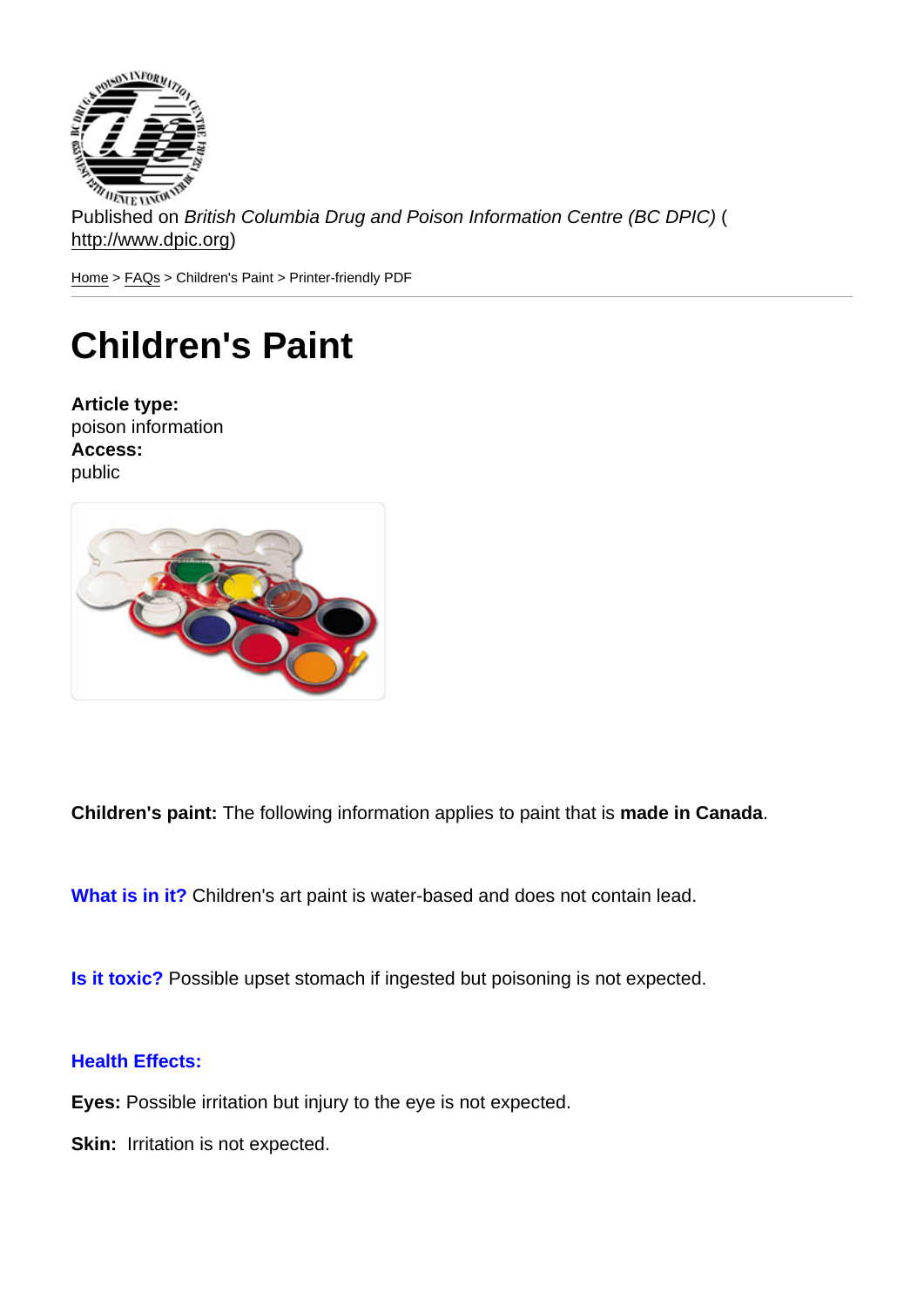**Ingestion: Possible upset stomach.** 

## **What to do?**

**Eyes:** Rinse eyes with a gentle stream of water for 5 minutes by any of the following methods:

- Pour a gentle stream of water from a jug or clean teapot over the eye from the inside corner by the nose, across the eye, flowing out towards the ear.
- Submerge eye in a container of water. Open and close eye.
- Young children may be wrapped like a mummy in a towel with arms at side and held over the sink, tub or laid on counter during flushing.

**Skin:** Wash skin with soap and water and rinse thoroughly.

**Ingestion:** Rinse out mouth and drink a small glass of water or milk. An upset stomach usually subsides without any treatment. If vomiting occurs ensure a good fluid intake.

**If symptoms persist after the above first aid measures contact the Poison Control Centre.**

**How can I prevent exposure?** Keep product in the original bottle. Do not transfer product to a food or beverage container.

**Need more information:** Call the Poison Control Centre.

## **© 2012 BC Drug and Poison Information Centre**

**Keywords:**  paint

© 2017 BC Drug and Poison Information Centre

All material found on the BC Drug and Poison Information Centre (DPIC) website is provided for informational purposes only. It is *not* meant to replace the expert advice of a healthcare professional such as a physician, pharmacist, nurse or qualified poison specialist. Use of this site is governed and restricted by specific terms of use. Please review the **full terms and conditions** below prior to using the DPIC website. In the event of a poisoning emergency, call